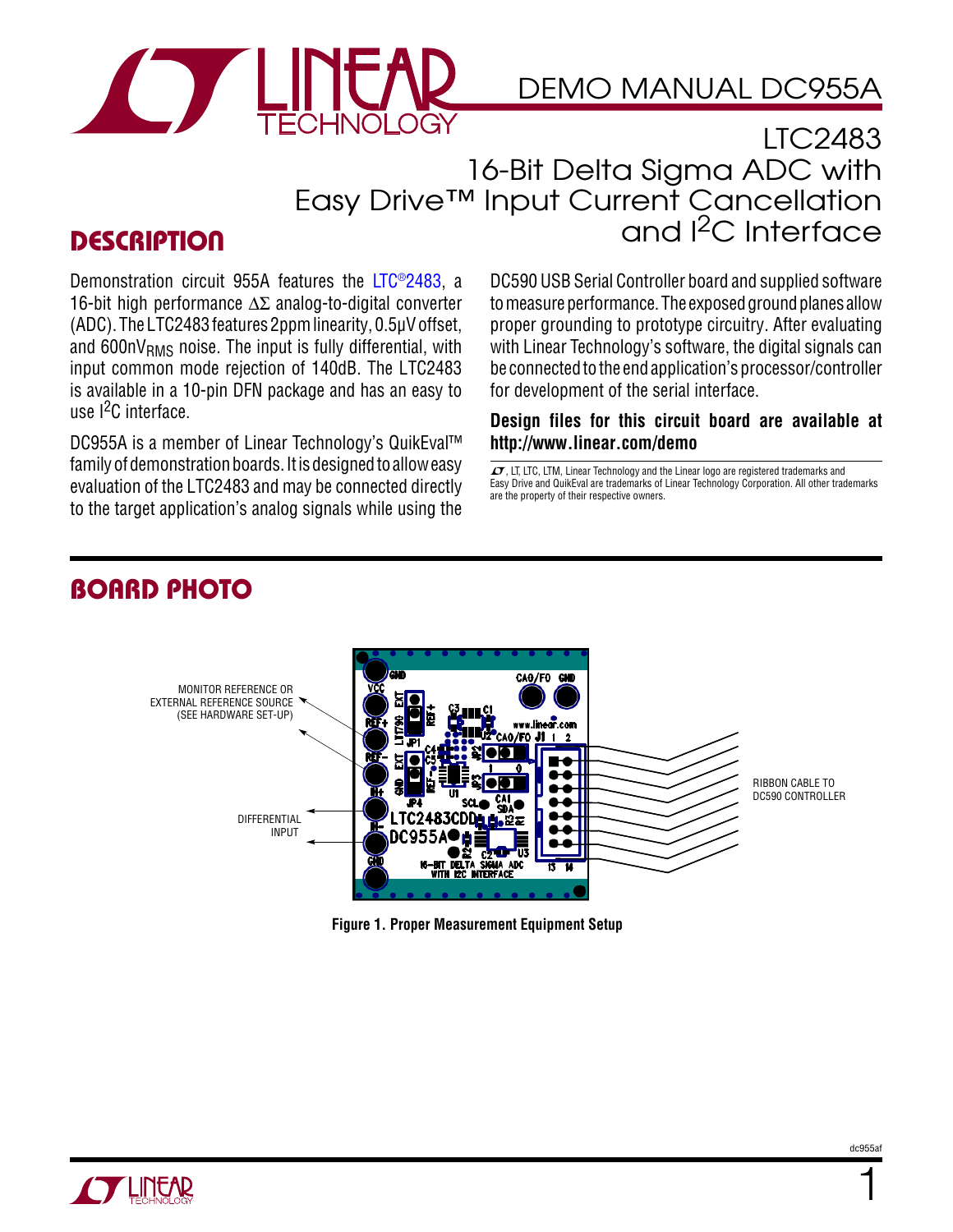# Quick Start Procedure

Connect DC955A to a DC590 USB Serial Controller using the supplied 14-conductor ribbon cable. Connect DC590 to host PC with a standard USB A/B cable. Run the evaluation software supplied with DC590 or downloaded from http://www.linear.com/software. The correct program will be loaded automatically. Click the COLLECT button to start

reading the input voltage. Details on software features are documented in the control panel's help menu.

Tools are available for logging data, changing reference voltage, changing the number of points in the strip chart and histogram, and changing the number of points averaged for the DVM display.



**Figure 2. Software Screenshot**



dc955af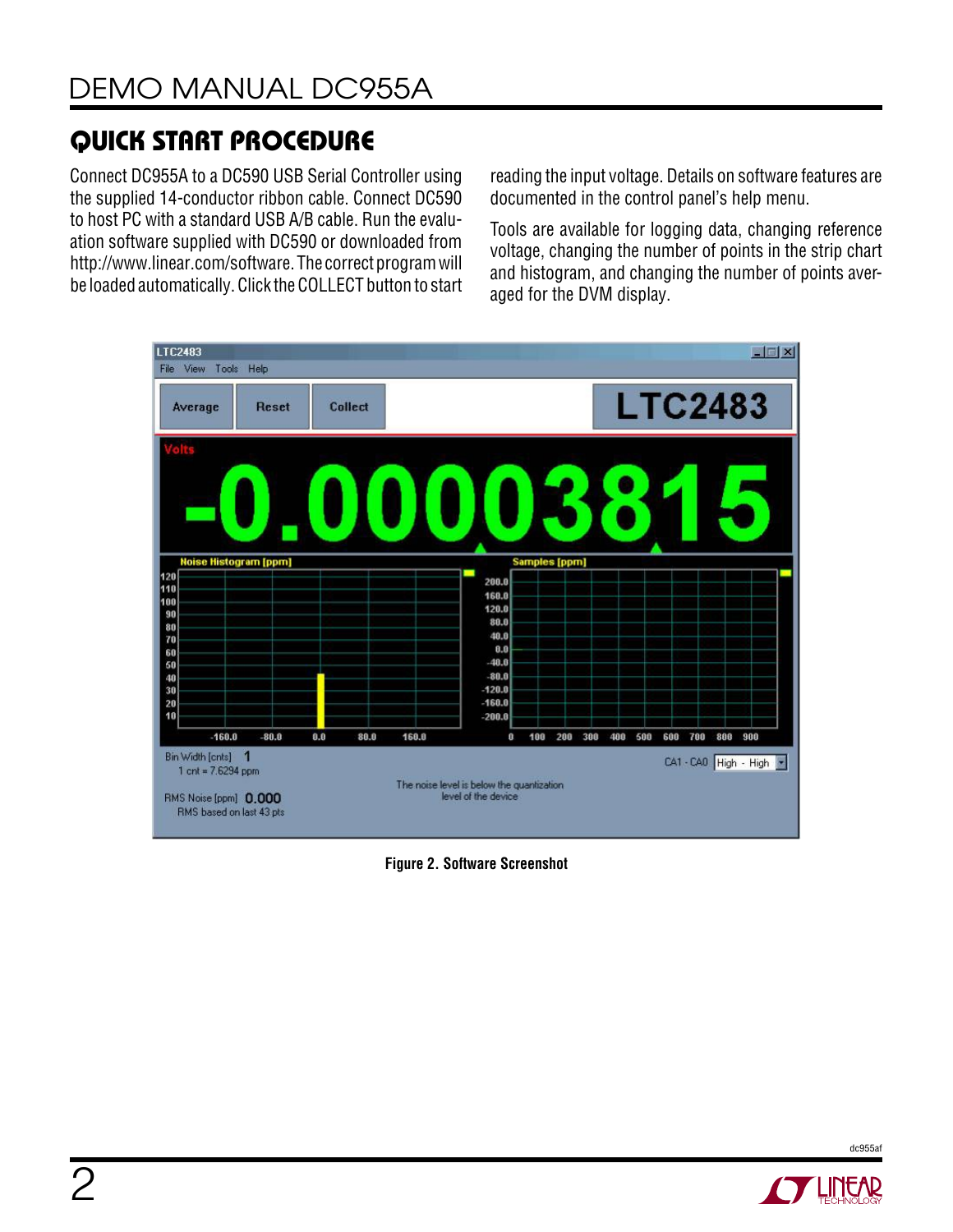### Hardware Setup

#### **Connection to DC590 Serial Controller**

J1 is the power and digital interface connector. Connect to DC590 serial controller with supplied 14-conductor ribbon cable.

#### **Jumpers**

**JP1:** Select the source for REF+, either an LT1790-5, or externally supplied.

**JP4:** Select the source for REF–, either Ground (GND) or externally supplied.

**JP2, JP3:** I<sup>2</sup>C Address Selection. These pins are connected to  $CA0/f_0$  and CA1, respectively. Refer to the LTC2483 data sheet for address mapping.

#### **Analog Connections**

Analog signal connections are made via the row of turret posts along the edge of the board. Also, when connecting the board to an existing circuit the exposed ground planes along the edges of the board may be used to form a solid connection between grounds.

**GND:** Three ground turrets are connected directly to the internal ground planes.

**V<sub>CC</sub>:** This is the supply for the ADC. Do not draw any power from this point.

**REF+:** Connected to the LTC2483 REF<sup>+</sup> pin. If the onboard reference is being used, the reference voltage may be monitored from this point. An external reference may be connected to these terminals if JP1 is removed.

**REF–:** Connected to the LTC2483 REF– pin. Normally at ground when JP4 is set to GND.

**IN+, IN–:** These are the differential inputs to the LTC2483.

**CA0/f<sub>0</sub>:** IMPORTANT—Remove JP2 before applying signals to this turret. An external conversion clock may be applied to the  $CAO/f<sub>0</sub>$  turret to modify the frequency rejection characteristics or data output rate of the LTC2483. This should be a square wave with a low level equal to ground and a high level equal to  $V_{CC}$ . While up to a 2MHz clock can be used, performance may be compromised. Refer to the LTC2483 data sheet.

### **EXPERIMENTS**

#### **Input Noise**

One ofthe characteristics ofthe LTC2483 is thatthe 600nV input noise floor is far below the quantization level of  $38\mu$ V when a 5V reference is used. This means that the output will be stable if the input noise level is significantly below 38µV. In this sense, the LTC2483 is a true 17 effective bit part, whereas many 16-bit SAR converters have several LSBs of noise.

Solder a short wire from the  $IN^-$  turret post to the  $IN^+$ turret post. Noise should be below the quantization level of the LTC2483. This will result in a noise reading of zero on the control software, unless the offset is such that the display flickers between two codes inwhich case the RMS noise reading will be incorrect.

Select EXT for the source for  $V_{RFF}$  on JP1 and apply a 100mV source between a GND turret post and the  $V_{REF}$ turret post. A precision, adjustable voltage source such as a Data Precision 8200 or Fluke 332A is ideal. Another option for this experiment is a 50k/1k divider from the LT1790A-5 output to ground, giving a 98mV output. The resulting LSB size is 0.1/217, or 763nV. This is small enough to see the noise floor of the LTC2483 inputs, and the RMS noise display should read approximately 6 to 7ppm (of the 100mV reference).

#### **Common Mode Rejection**

Tie the two inputs (still connected together) to ground through a short wire and note the indicated voltage. Tie the inputs to REF+; the difference should be less than 0.5μV due to the 140dB minimum CMRR of the LTC2483.

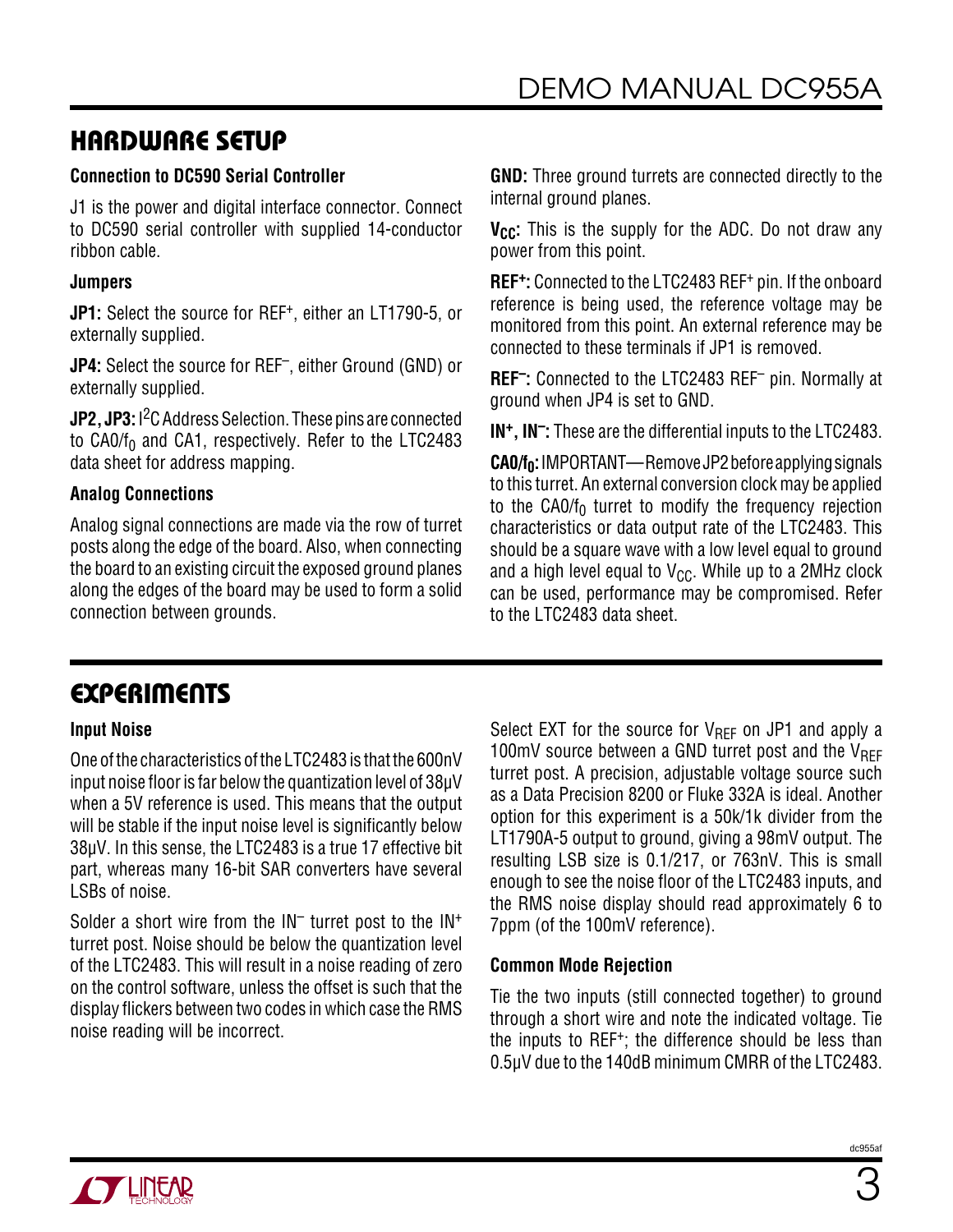### **EXPERIMENTS**

#### **Bipolar Symmetry**

To demonstrate the symmetry of the ADCs transfer function, connect a stable, low noise, floating voltage source (with a voltage less than  $V_{\text{RFF/2}}$ ) from IN<sup>+</sup> to IN<sup>-</sup> and note the indicated voltage. Reverse the polarity; the indicated voltage will typically be within one LSB of the first reading multiplied by –1.

One convenient voltage source for this experiment is a single alkaline battery. While a battery has fairly lownoise, it is sensitive to temperature drift. It is best to use a large (D-size) battery that is insulated from air currents. A better source is a battery powered series reference such as the LT1790. This part is available with output voltages of 1.25V, 2.048V, 2.5V, 3V, 3.3V, 4.096V and 5V.

#### **Input Normal Mode Rejection**

The LTC2483's SINC4 digital filter is trimmed to reject 50Hz and 60Hzline noise when operated with the internal conversion clock. To measure input normal mode rejection, connect IN– to a 2.5V source such as an LT1790-2.5 reference or 1k – 1k divider from the onboard 5V reference to ground. Apply a 10Hz, 2V peak-to-peak sine wave to IN+ through a 1µF capacitor. No DC bias is required because the 2M to 3M input impedance of the LTC2483 tends to self-bias the input to mid-reference (see data sheet applications information for details.)

Start taking data. The input noise will be quite large, and the graph of output vs. time should show large variations.

Next, slowly increase the frequency to 55Hz. The noise should be almost undetectable in the graph. Note that the indicated noise in ppm may still be above that of the data sheet specification because IN+ is not connected to a DC source.

| ITEM           | QTY | <b>REFERENCE</b>                | <b>PART DESCRIPTION</b>           | <b>MANUFACTURER/PART NUMBER</b> |
|----------------|-----|---------------------------------|-----------------------------------|---------------------------------|
|                | 2   | C1, C2                          | CAP., X7R, 0.1µF, 16V, 20%, 0402  | TDK, C1005X7R1C104M             |
| $\overline{2}$ |     | C <sub>3</sub>                  | CAP., X5R, 4.7µF, 6.3V, 20%, 0603 | TDK, C1608X5R0J475M             |
| 3              |     | C4                              | CAP., X5R, 1µF, 6.3V, 20%, 0402   | TDK, C1005X5R0J105M             |
| 4              |     | C <sub>5</sub>                  | CAP., X7R, 0.01µF, 25V, 10%, 0402 | AVX, 04023C103KAT1A             |
| 5              | 9   | E1 to E9                        | TESTPOINT, TURRET, .064"          | MILL-MAX, 2308-2                |
| 6              | 4   | JP1, JP2, JP3, JP4              | JMP, 3-PIN, 1 ROW .079CC          | SAMTEC, TMM-103-02-L-S          |
| 7              | 4   | SHUNTS FOR JP1 to JP4 PIN 1 & 2 | SHUNT, .079" CENTER               | SAMTEC, 2SN-BK-G                |
| 8              |     | J1                              | HEADER, $2 \times 7$ PIN, 0.079CC | MOLEX, 87831-1420               |
| 9              | 3   | R1, R2, R3                      | RES., CHIP 4.99k, 1/16W, 1%, 0402 | VISHAY, CRCW04024991FM          |
| 10             |     | U1                              | I.C., LTC2483CDD, DFN10DD         | LINEAR TECH., LTC2483CDD        |
| 11             |     | U <sub>2</sub>                  | I.C., LT1790ACS6-5, SOT23-6       | LINEAR TECH., LT1790ACS6-5      |
| 12             |     | U3                              | I.C., 24LC025, TSSOP8             | MICROCHIP, 24LC025-I/ST         |

### Parts List



dc955af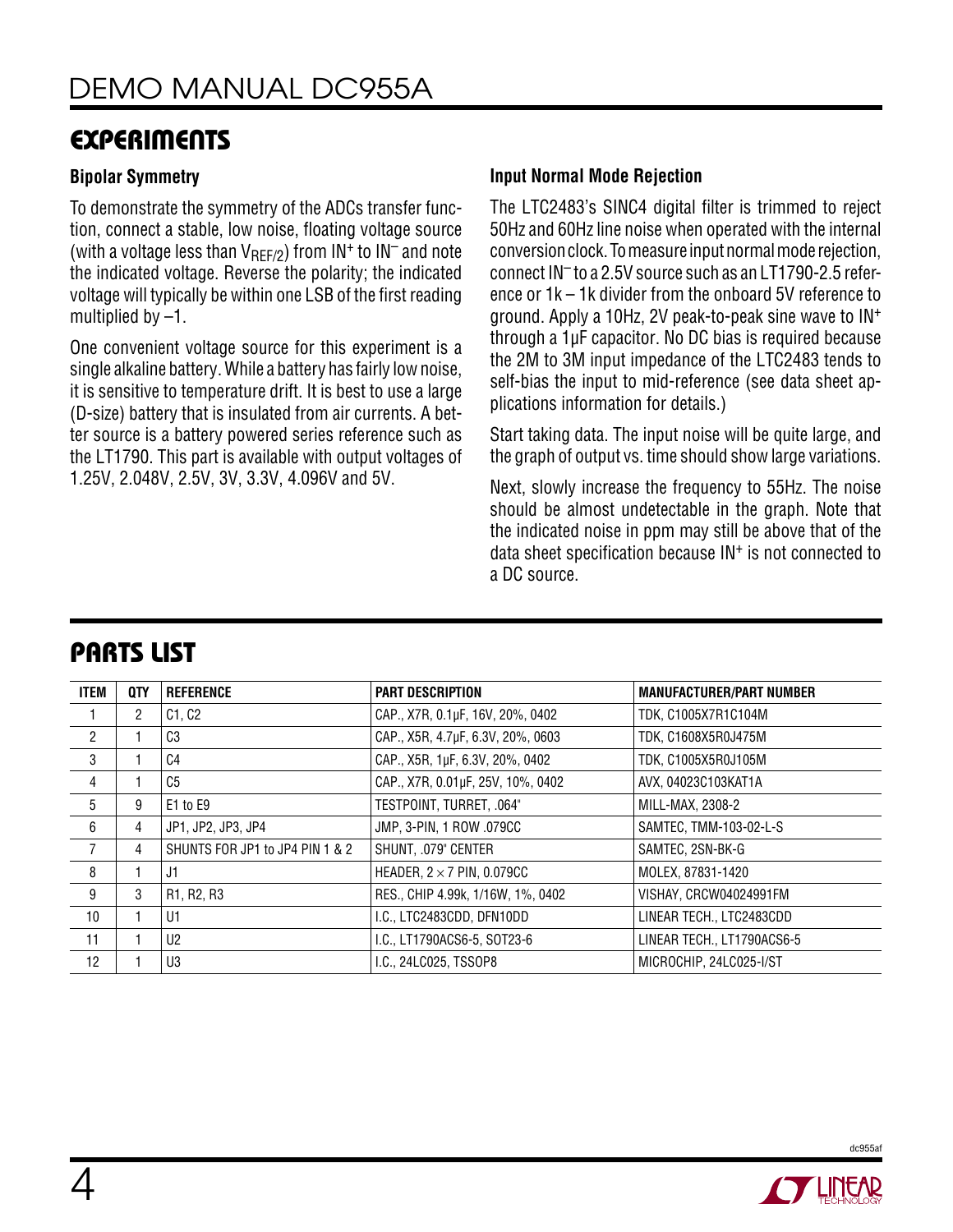## DEMO MANUAL DC955A

### Schematic Diagram





Information furnished by Linear Technology Corporation is believed to be accurate and reliable. However, no responsibility is assumed for its use. Linear Technology Corporation makes no representation that the interconnection of its circuits as described herein will not infringe on existing patent rights. dc955af

5